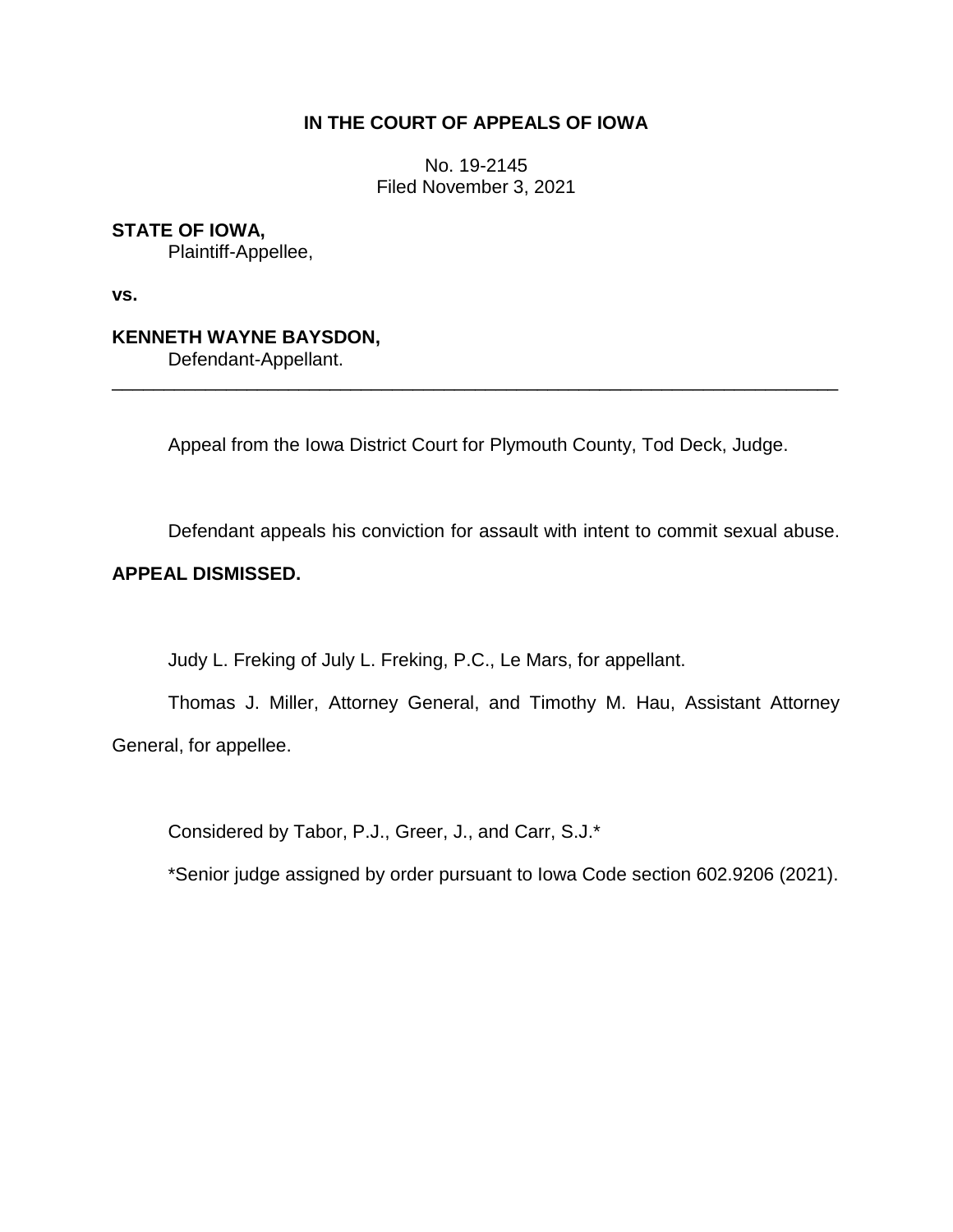## **CARR, Senior Judge.**

Kenneth Baysdon appeals his conviction for assault with intent to commit sexual abuse. Baysdon did not file a motion in arrest of judgment and has not presented evidence that he fits within an exception to the requirement to file such a motion prior to challenging his guilty plea. We dismiss his appeal.

On July 3, 2019, Baysdon was charged with sexual abuse in the third degree, a class "C" felony. On September 26, he signed a written guilty plea to assault with intent to commit sexual abuse, in violation of Iowa Code section 709.11(3) (2019), an aggravated misdemeanor. In the written plea, Baysdon agreed to:

Incarceration for a period of two (2) years in prison, with credit for time previously served. Pursuant to Code of Iowa § 903B.2, the defendant will be subject to an additional special sentence of ten (10) years to be served as if on parole following the completion of the two (2) year sentence above.

The court accepted Baysdon's guilty plea, finding the plea was made voluntarily and intelligently. The court sentenced Baysdon to a term of imprisonment not to exceed two years, suspended, and placed him on probation. Baysdon was additionally given a special sentence under section 903B.2 for a period of ten years. Baysdon now appeals.

Baysdon claims the written plea agreement did not adequately inform him of the special sentence. He states his plea was not voluntary because the written plea did not comply with Iowa Rule of Criminal Procedure 2.8(2)(b), as it misstated the maximum penalty by failing to inform him of the ten-year special sentence. He also claims the court should have no discretion under the rule to waive an in-court colloquy regarding special sentences.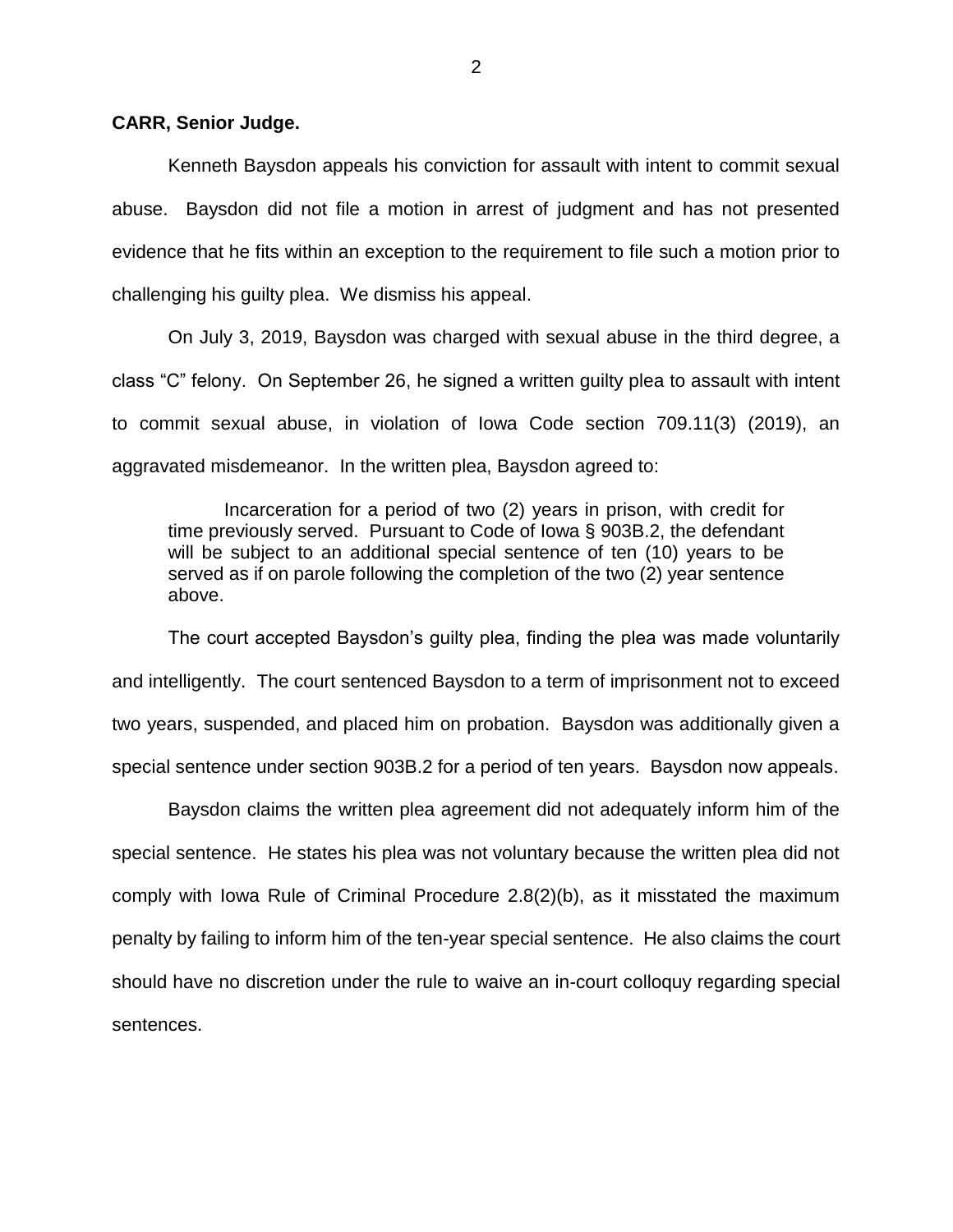Iowa Rule of Criminal Procedure 2.24(3)(a) provides, "A defendant's failure to challenge the adequacy of a guilty plea proceeding by motion in arrest of judgment shall preclude the defendant's right to assert such challenge on appeal." Baysdon did not file a motion in arrest of judgment, which precludes his ability to challenge the guilty plea proceedings.

There is an exception when a defendant is not adequately advised of the consequences of failing to file a motion in arrest of judgment. *State v. Treptow*, 960 N.W.2d 98, 109 (Iowa 2021). The written plea informs Baysdon he was required to file a motion in arrest of judgment in order to contest the guilty plea. The plea states, "By having sentence imposed today [thereby waiving his right to file a motion in arrest of judgment], I will never be able to challenge this plea of guilty, and I will be giving up my right to directly appeal my guilty plea. I waive this right." We conclude Baysdon "was adequately advised of the necessity of filing in a motion in arrest of judgment to challenge his guilty plea and the consequences of failing to do so." *See id.* at 109–10. Baysdon was advised of his right to file a motion in arrest of judgment and the failure to file a motion would preclude his ability to challenge his guilty plea on appeal. He waived the right to file a motion in arrest of judgment and requested immediate sentencing.

There is also an exception to the requirement to file a motion in arrest of judgment when the failure to file the motion is due to ineffective assistance of counsel. *Id.* at 109. Baysdon makes a passing reference to ineffective assistance of counsel but does not present an argument on this issue in his brief on appeal. His failure to make an argument

3